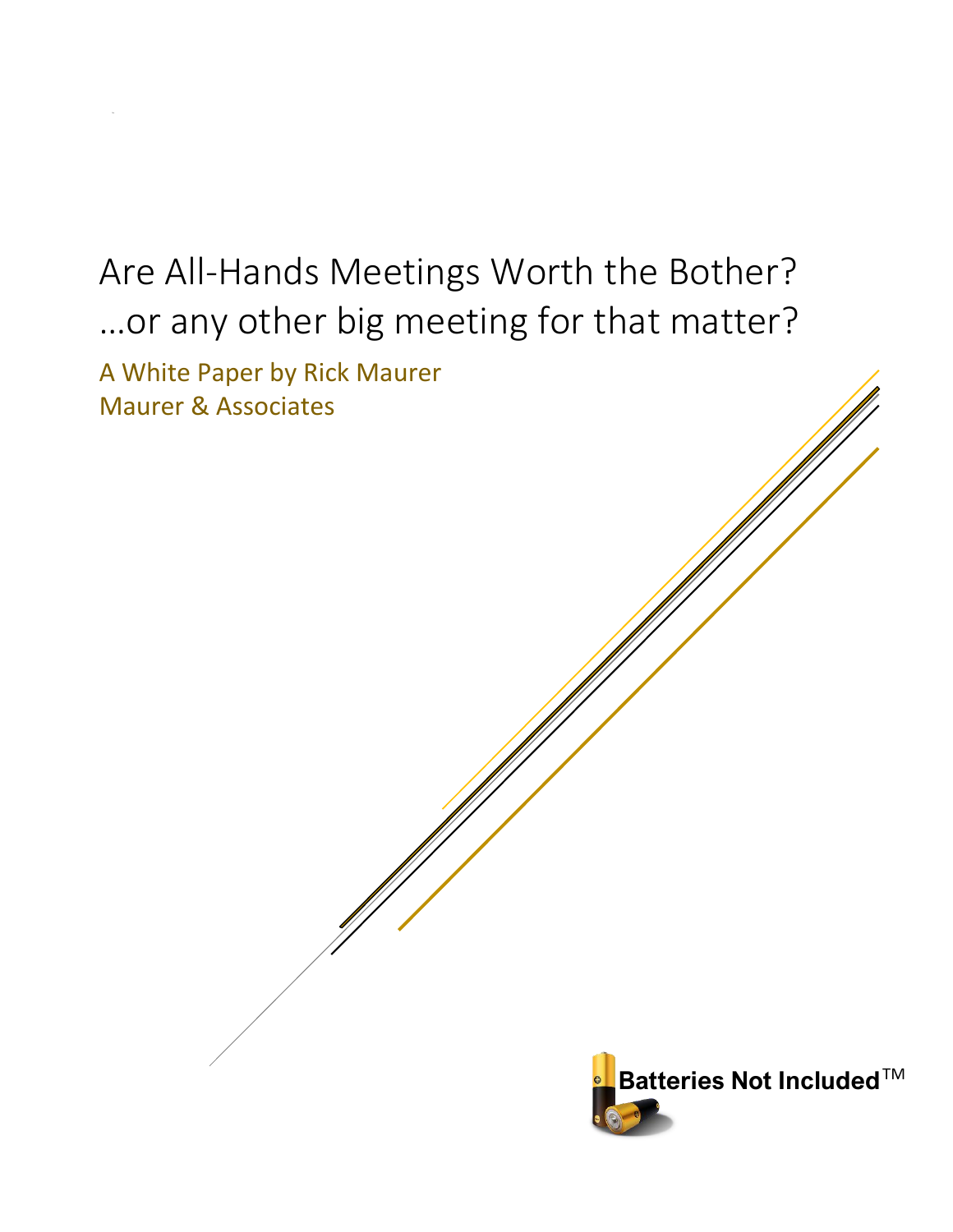# All-Hands Meetings

I've attended a lot of dreadful big meetings. Sometimes they're called all-hands meetings, town halls, or something else. These big meetings usually involve almost everyone in the organization.

I wondered if other people had the same cynical reaction that I did to these meetings. So, I conducted a survey. I invited people on my mailing list to answer the three questions listed below, and I got 144 responses. These are men and women who are leaders at all levels in their organizations, consultants and educators, and others who just seem interested in the human part of making organizations work.

The first thing I learned was that I was wrong. People often do like these big meetings.

### **HOW VALUABLE ARE TOWN HALL MEETINGS?**

These big meetings were:

**1**

| Extremely Valuable -  | 9.79%  |
|-----------------------|--------|
| Very Valuable -       | 25.87% |
| Somewhat Valuable -   | 51.05% |
| Not So Valuable -     | 11.19% |
| Not at All Valuable - | 2.10%  |

Since just over half the people said that the all-hands meetings were somewhat valuable, it suggests to me that there is a lot of room for improvement. I urge you to take a look at the actual comments for Questions 2 and 3. You'll find them in the two appendices at the end of this paper.

#### **HAVE YOU EXPERIENCED AT LEAST SOME ALL-HANDS MEETINGS THAT WEREN'T VALUABLE? IF SO, EXPLAIN WHY THEY WEREN'T OF VALUE. 2**

- 1. The most complaints pertained to agenda woes: they are too often unfocused and/ or irrelevant (especially when the audience is large and diverse). Many complain that the agendas cover nothing new. (49 responses)
- 2. The second biggest complaint was the structure of the meetings and the method of delivery—top-down, one-way communication with little, ineffective, or no audience participation. Too much telling, too many PowerPoints, not enough listening. One person said that this meeting format generates more questions than answers. (41 responses)
- 3. The third biggest complaint said that the actual purpose or motivation for the meeting was unclear or invalid. (18 responses)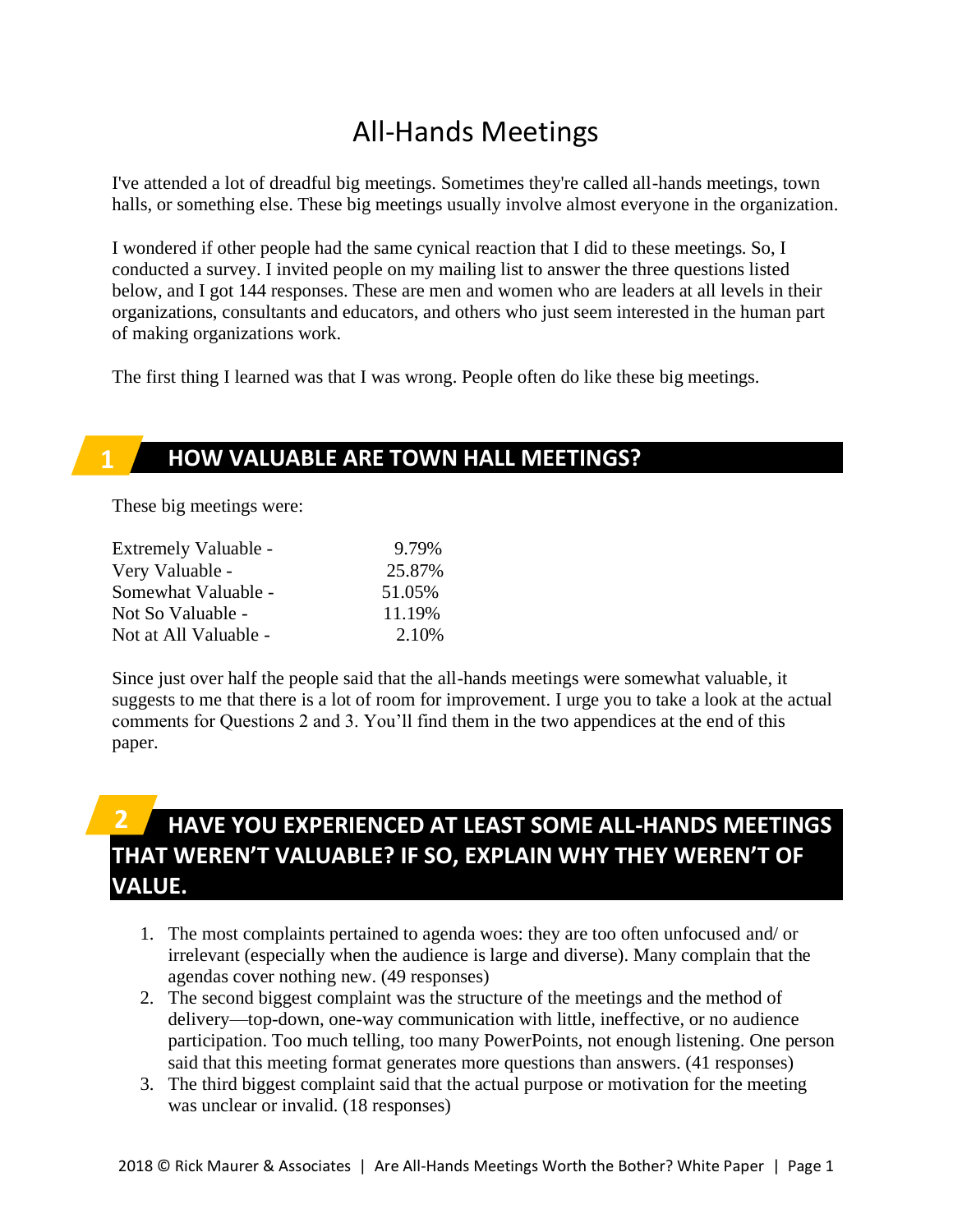- 4. The fourth biggest complaint is that too often, attendees leave these meetings with no action plans, no next steps, and they wait in vain for follow-up reports. (12 responses)
- 5. And, the fifth biggest complaint suggested that all-hands meetings were not a safe place to engage. (11 responses)

# **3**

# **HAVE YOU EXPERIENCED AT LEAST SOME ALL-HANDS MEETINGS THAT WERE VALUABLE? IF SO, EXPLAIN WHY THEY WERE SO VALUABLE.**

- 1. The top response touched on the importance of two-way communication during the meetings, even if it turns out to be negative or contentious. All agreed that it's essential (not just hours of being talked at), and some offered particular methods that they found useful, e.g. breakout groups, prepared questions, online voting, etc. (41 responses)
- 2. The second largest group felt that the value of the all-hands meeting is directly linked to the leadership—if the executives are transparent, prepared, and authentic, attendees benefit from the contact with them. (25 responses)
- 3. The third most common response was that they got value from an agenda that focuses on enterprise-wide priorities and discusses the current situation and future vision—where we are, where we need to go. (18 responses)
- 4. Tied for fourth place were those who said to keep the agenda focused and concise and the meeting as short as reasonably possible. (15 responses)
- 5. An equal number said the meetings are very useful when the organization is facing big changes or problems, employees are unsure or worried, and rumors abound. (15 responses)

#### **Next steps**

I did not include a one-size-fits-all list of possible next steps. I believe that many of the comments speak for themselves. For instance, someone wrote:

"They were way too long and the information that was presented was not relevant to my area. This would not have been so much of an issue if the portions were not so long."

If you or I had gotten that feedback, I imagine that we would make sure that our next meeting didn't last too long and that the content was relevant to everyone in the room.

The good news is that I don't think you have to get fancy to do these big meetings right. Listen to the feedback. If you're feeling particularly adventurous, you could show the list in the Appendices to people in your organization and ask if any of those comments are things that you should pay attention to.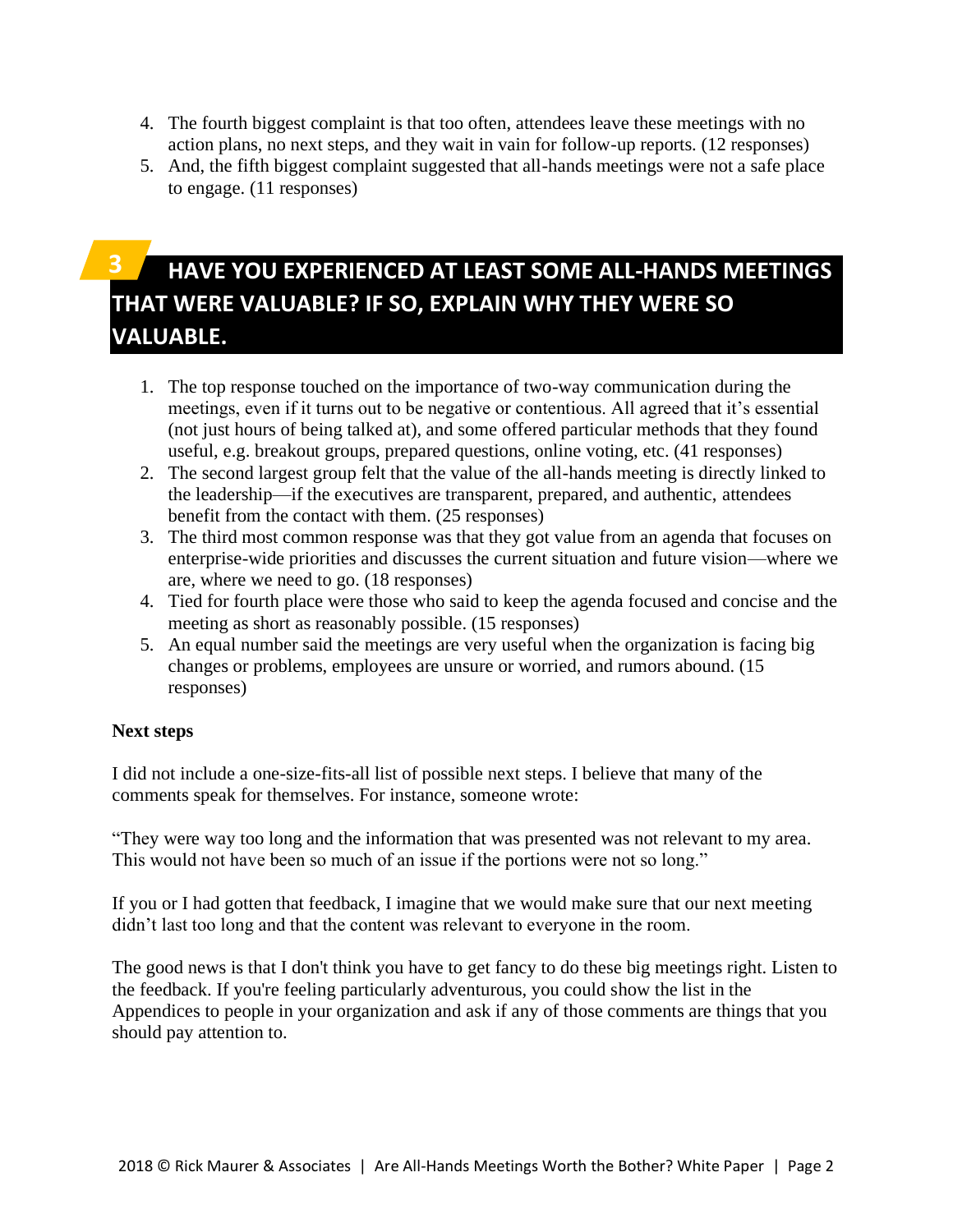I began to notice that a lot of plans leaders were using for big projects in their organizations were pretty good. Their plans for reorganizations, merger integration, IT, HR, quality improvement and other changes covered all the steps.

#### **But, something was missing.**

And that something was energy. It's like these good plans failed to include an important piece of advice: WARNING: BATTERIES NOT INCLUDED! For that reason, I developed resources to help leaders address that "batteries not included" challenge. I have been giving presentations and using Batteries Not Included™ as a way to focus my consulting work. And, I am writing a book that will be published in 2019.

This white paper is a tool to help leaders like you address a big problem: How you can use allhands meetings to actually build energy rather than sap the lifeblood out of employees.

I hope you find this paper useful. To book a private one-on-one consultation at no cost to help you operationalize some of these findings, please give me a call.

Thanks.

Rick Maurer 703 525-7074 [rick@rickmaurer.com](mailto:rick@rickmaurer.com)

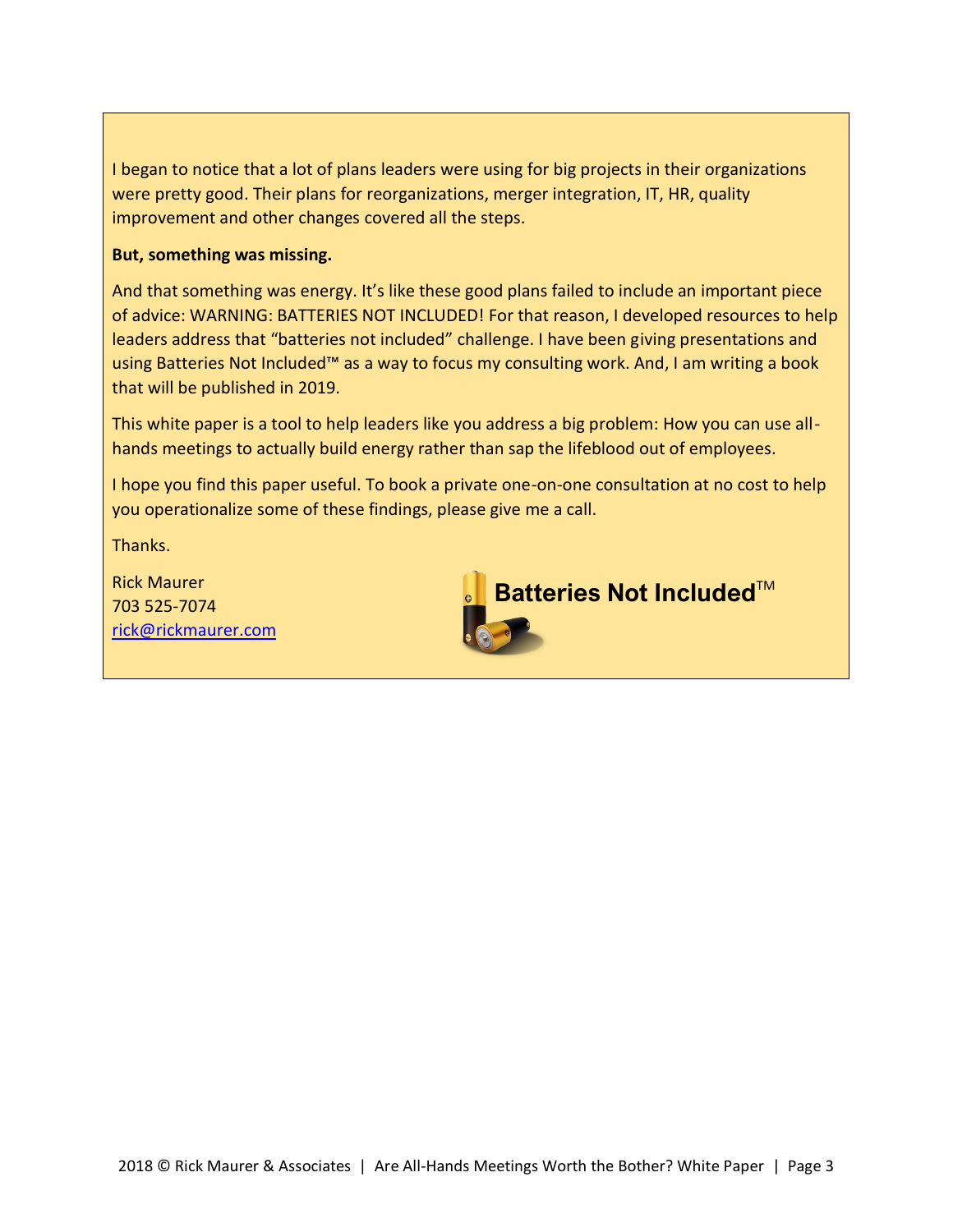#### **APPENDIX I**

*Question 2: Have you experienced at least some all-hands meetings that weren't valuable? If so, please explain why they weren't valuable.*

The most complaints (**49**) pertained to the agenda woes: They're too often unfocused and/or irrelevant (especially when the audience is large and diverse). Many complained that the agenda covered nothing new.

- "Diverse audience with very different perspectives and needs. Trying to make the meeting relevant becomes very challenging."
- "Loose agendas led to rambling discussions that only affected a few of those present."
- "When the leader makes grand, sweeping statements with no clarity around next steps or impact at a front line level, the value of the meeting decreases."
- "Too much focus and presentations on organization's bottom line"
- "…information was 'old news'."
- "Areas covered are often so general as to reach everyone, so they really don't reach anyone."
- "All-hands means that *everyone* must know the same information at the same time, no delay, no filtering and all questions answered at the same time. If this is abused, it's a waste."
- "In my thinking, an 'all-hands' meeting says, 'We've got to pay attention to something that is slipping,' or, 'We're moving in a new direction and everyone's got to know about this and from the CEO/VP.' If that's not what happens, people do not find it valuable."
- "They either glossed over concerns that were important to employees, didn't address the hard issues, or avoided the 'elephant in the room."
- "I think that the meeting must have an agenda. It may be as simple as the leader discussing his/her vision for the organization, but it should include some new information."
- "Lack of focus, too many messages. Everything was important, or just status of what is already known (nothing new)."
- "Too much time taken in items that did not pertain to me. Didn't think they were even 'nice to know' as they did not impact me, my team, or the jobs I was working on. Generally, amount of valuable material in the meeting is about 25-35% of the presentation."

**7** respondents complained that the meetings are unnecessarily long, some adding that the venues are uncomfortable.

- "They were way too long and the information that was presented was not relevant to my area. This would not have been so much of an issue if the portions were not so long."
- "Irrelevant or routine information covered, inept delivery, and too long."
- "Topics not good for that type of meeting and / or meeting too long."
- "Most go way too long, and don't speak to the people in the audience in a meaningful way."
- "Too long, too much talking at people. Uncomfortable environments."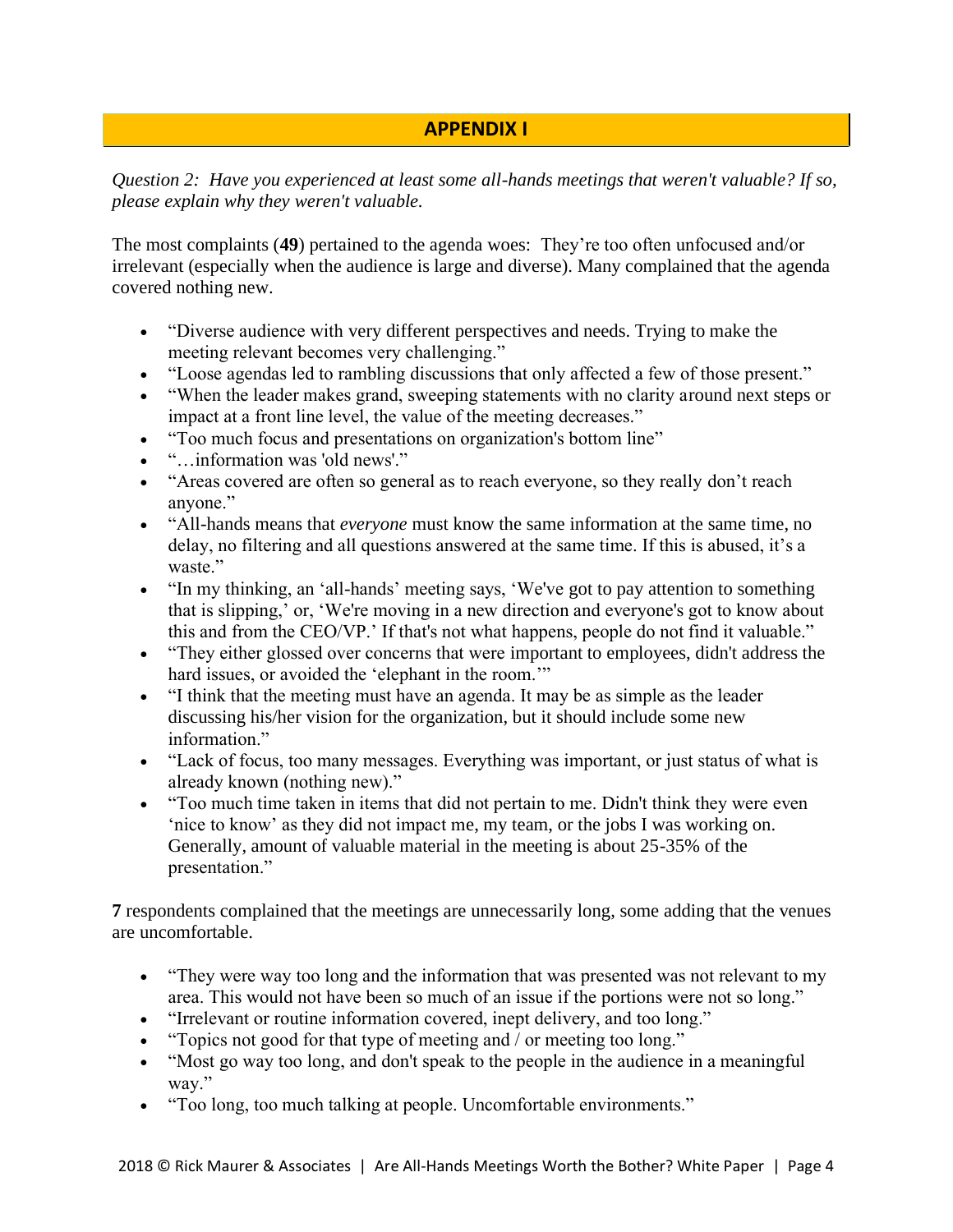**18** said that the actual purpose or motivation for the meeting was unclear or invalid.

- "Sometimes managers will say, 'It's been a long time since we've gotten the organization together, so let's have an all hand meeting.' That's not a good reason."
- "...some of the all-hands meetings just seemed like they were scheduled simply because the VP had it as a goal to have 4 meetings a year. They did not really have a purpose."
- "Completely lacking a goal and a good explanation of the 'why', which left people with far too many questions afterward."
- "It was evident that the leader wasn't interested in holding the meeting."
- "All-hands meeting feel like a check-the-box activity for leadership. There is usually no insightful information because it's a huge event."

**7** said that the meetings were unnecessary, as the material could have been conveyed as well or better in writing.

- "A lot of time, no decisions, only announcements, which could have been done via writing."
- "Typically contain general information that one can read online"
- "They were simply providing info that could have happened in simpler ways (like email)."

**4** claimed that the meetings were ineffective because attendees were ill-informed of issues in advance.

- "Not understanding where the audience was related to the info being shared. In other words, assuming they brought in when they were not even at understanding of the issues."
- "Views too diverse. Not everyone has the same level of briefing or commitment."
- "Unclear expectations of the meeting amongst the various players and their groups."

The second biggest complaint was the structure of the meetings and the method of delivery top-down, one-way communication, with little, ineffective, or no audience participation. Too much telling, too many PowerPoints, not enough listening. **1** said this meeting format generates more questions than answers. (**41** responses)

- "One-way communication. No validation that people understood messages."
- "Too much 'talking at' folks, numbing."
- "Sometimes only a few voices get heard, which makes it a waste of time for everyone else."
- "If the meetings are a one-way communication from the top down, it is a waste of valuable time."
- "Content didn't align with what audience wanted. Too much 'top down' without thinking about what 'bottoms up' wanted"
- "Leaders don't address what participants want to know about (ex: boring 'state of the union'-type speeches that gloss over the tough stuff and puff the good stuff...these increase cynicism, not engagement!)"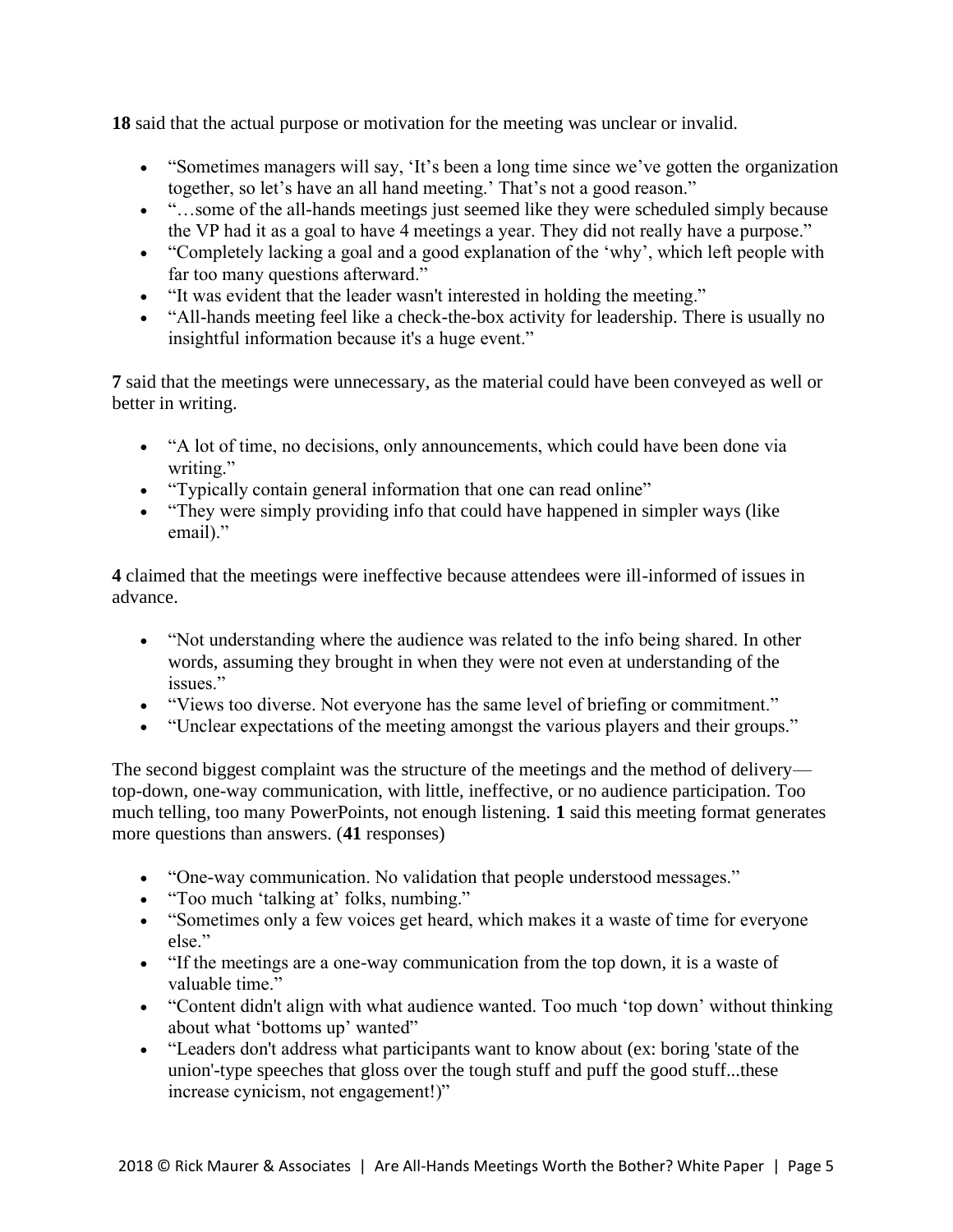- "Mtgs were mandatory Employees arrived resentful."
- "They aren't valuable when there is a pressing issue on employees' minds (layoffs, takeovers, facility moves, etc.) and the leader does not address the concerns with what they know at that point, or they are unwilling to take questions. All Hands are for the employees, not the leader. That is what makes them worth the effort."
- "Leading candidate [for frustration with all-hands meetings] is 'faux collaboration,' in which a leader appears to be asking for input about decisions already made or is implicitly asking for approval of his/her views."

In terms of audience feedback, **11** said that the all-hands meetings were not a safe place to engage.

- "some folks were afraid to speak up"
- "nothing much materialized as folks were very reluctant to speak up"
- "dissension in the ranks not handled well by the leaders"
- "Leader expected feedback and comments and didn't make it safe to do that."
- "It's not an intimate enough setting for introverts to feel safe to be heard or even sometimes attend."
- "If the group is too large, then not everyone can get engaged; this is true even if the event is well structured, as some people will never 'come out' in a larger setting, and, if there are too many in the room, folks start to think their voice doesn't matter, especially if the facilitator doesn't do a good job of controlling the dominant voices. Also, too often, allhands meetings just means giving the appearance of involvement when everyone's involvement isn't really sought/wanted."
- "People too intimidated in front of large group to respond or ask questions"
- "Many times leaders will open the floor for questions and get none. It may be helpful for employees to submit questions on index cards or plant a few questions to get a discussion started."

**9** said that the all-hands meetings might be valuable if they were good places to do team-building or to build consensus—but they're not.

- "Not good team building exercises ... as they are too large."
- "Unfocused agenda, too little time to hear everyone and reach consensus, therefore frustrating."

Another common complaint (**12**) is that too often, attendees leave these meetings with no action plans, no next steps, and they wait in vain for follow-up reports.

- "There were no takeaways or 'If you only get one thing, get this...' If I'm going to give a day of my life, I'd like to have something to follow through on."
- "Dive into problem-solving vs flagging the need and appropriate people getting together at a later time to solve the problem"
- "…lack of focused direction and idea of what specific actions that were wanted from those attending (coming out of the meeting)"
- "…There was no call to action and the meeting was not engaging."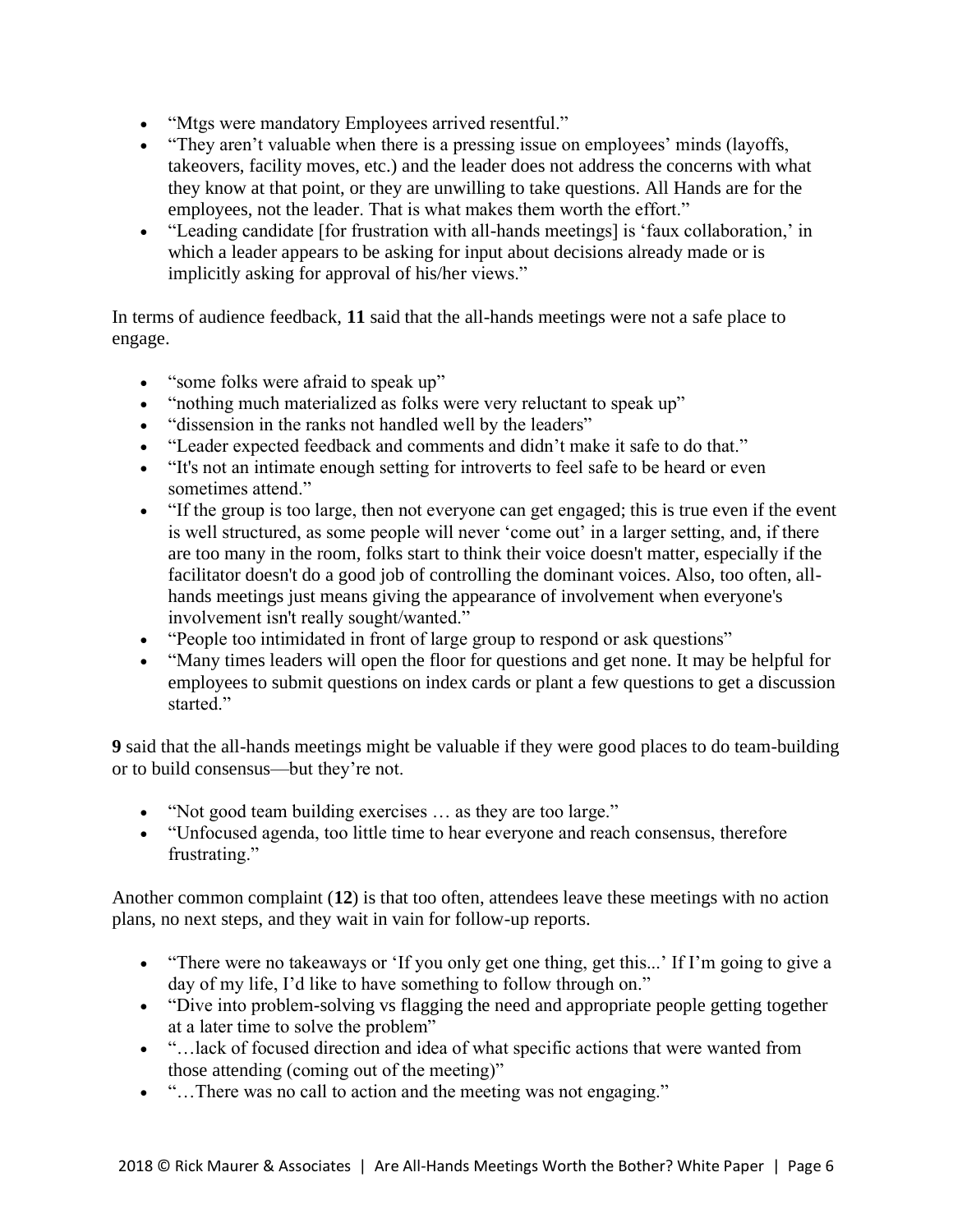• "Without follow-up with the leadership team, the meeting is a futile exercise."

**2** reported that unwelcome surprises surfaced at all-hands meetings.

- "There were issues at play that weren't revealed by the client. It was a good lesson learned early on and why we always do sensing with the participants prior to an all-hands meeting."
- "'Rogue' employee sabotaged the meeting by disparaging the content."

**5** said that these meetings reveal incompetent, flailing, or untrustworthy management.

- "When management seems to want to prove there is no master plan to a downsizing exercise."
- "When management does not provide information that indicates they are leading the company or understand the market. Left employees wondering if anyone really was guiding the ship."
- "Senior leaders having ego trips (and sometimes competing with each other to outpresent the others)."
- "About a year and a half ago the two main executives for our company were in an all-out war and just about everyone in the company knew that we were headed for a split. However, these two executives held an all-hands call every month where they pretended to be aligned and supportive of one another—always painting a rosy picture of our future and numbers even though the firm was struggling financially. The result was that not only were the calls a waste of time, but they made many people in the organization question if we could trust anything coming from the top."
- "Not valuable and in fact, detrimental, when leaders sidestep the truth."

One respondent is on the fence whether or not the meetings are of value.

• "I work in a decentralized organization. We have an HQ with about 125 people in it and then 77 chapters with another 500 or so people spread across them. I'm a senior leader—I have access to ALL the information, so meetings are not particularly informative for me. We believe they are important for our employees for imparting information—but I don't think we know whether they really work or not."

One respondent wrote a full paragraph that describes his or her experience with these large meetings and makes some suggestions. Here it is in full:

"Rick, I have a bias, earned thru experience—initially as an employee, then as a senior leader, and reinforced later in my consulting and teaching—that I need to state in advance. And that is that all-hands meetings are usually done for the wrong purpose, at the wrong time (rumors tend to move faster than fact in organizations, and people are constantly monitoring what's going on for clues about what's coming), and are often poorly planned and delivered to an audience that afterwards feels they should have been issued a raincoat in advance of the meeting. Effective and ongoing communication—between first-line supervisors and employees, middle managers and their direct reports—reinforced frequently by senior management town halls and site visits (see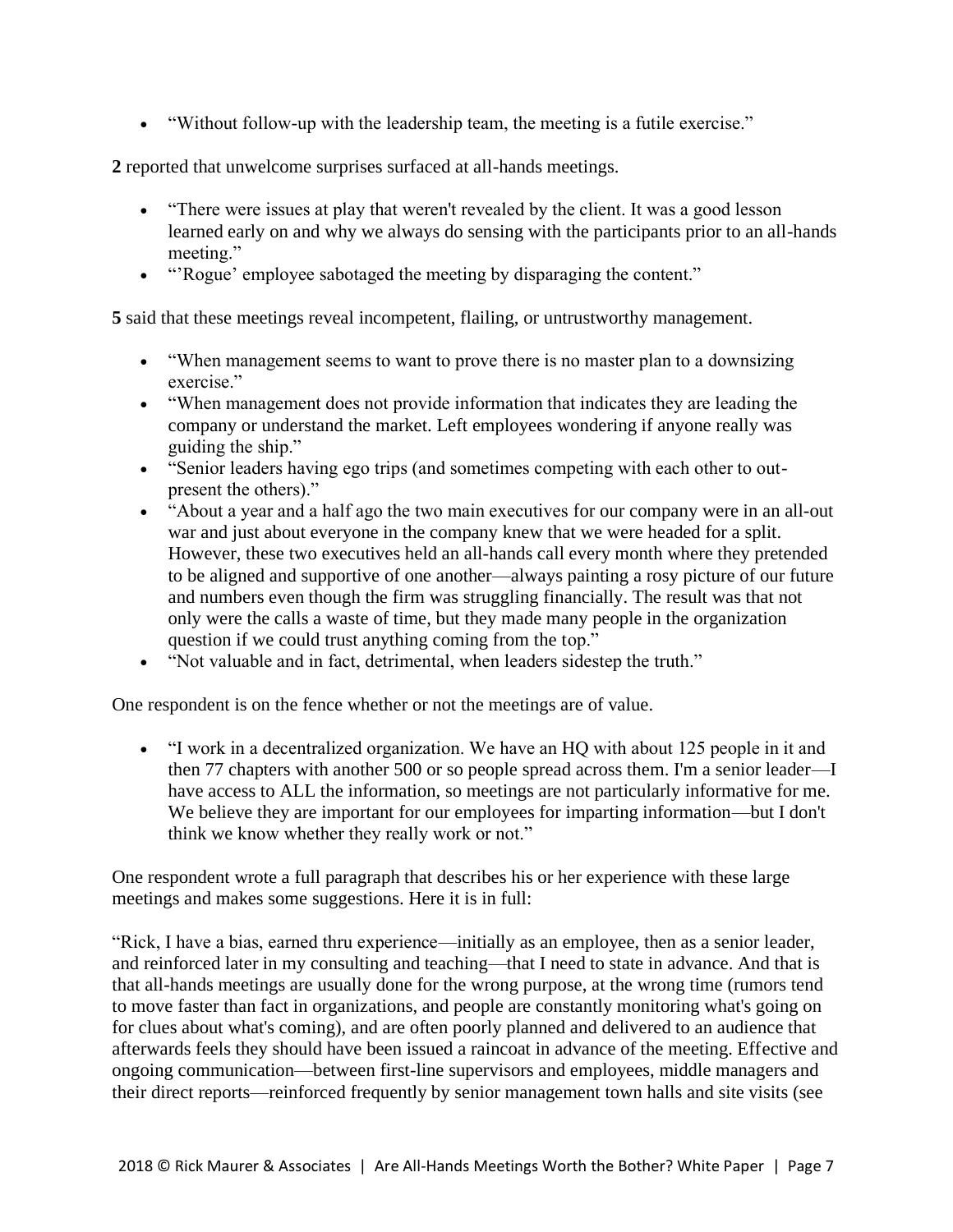GE's 'work-out' practices under Jack Welch) that invite real employee feedback and presentation and make it safe to do so, obviate the need for what often becomes an a-periodic 'all-hands bandaid.' It's admittedly a POV, but there is a better way to address organization needs for communication and task-mission alignment... Just sayin'! ;-)"

A few people answer the next question which focuses on the value of big meetings by saying that they found no value in them. I felt it best to place those comments here.

- "No, I tend to show and say hello to one of the members of the Board of Directors.... and then I leave. This gives me 'an alibi' and this way I get half a day alone in the office, to actually get things done. I keep updated on organizational matters through other channels than all-hands-meetings. I have attended  $30+$  of them and I have been part of  $15+$  of them. I regard all-hands-meeting to be of no value."
- "Sorry...no. The only all hands meetings I found great is... (a specific music festival).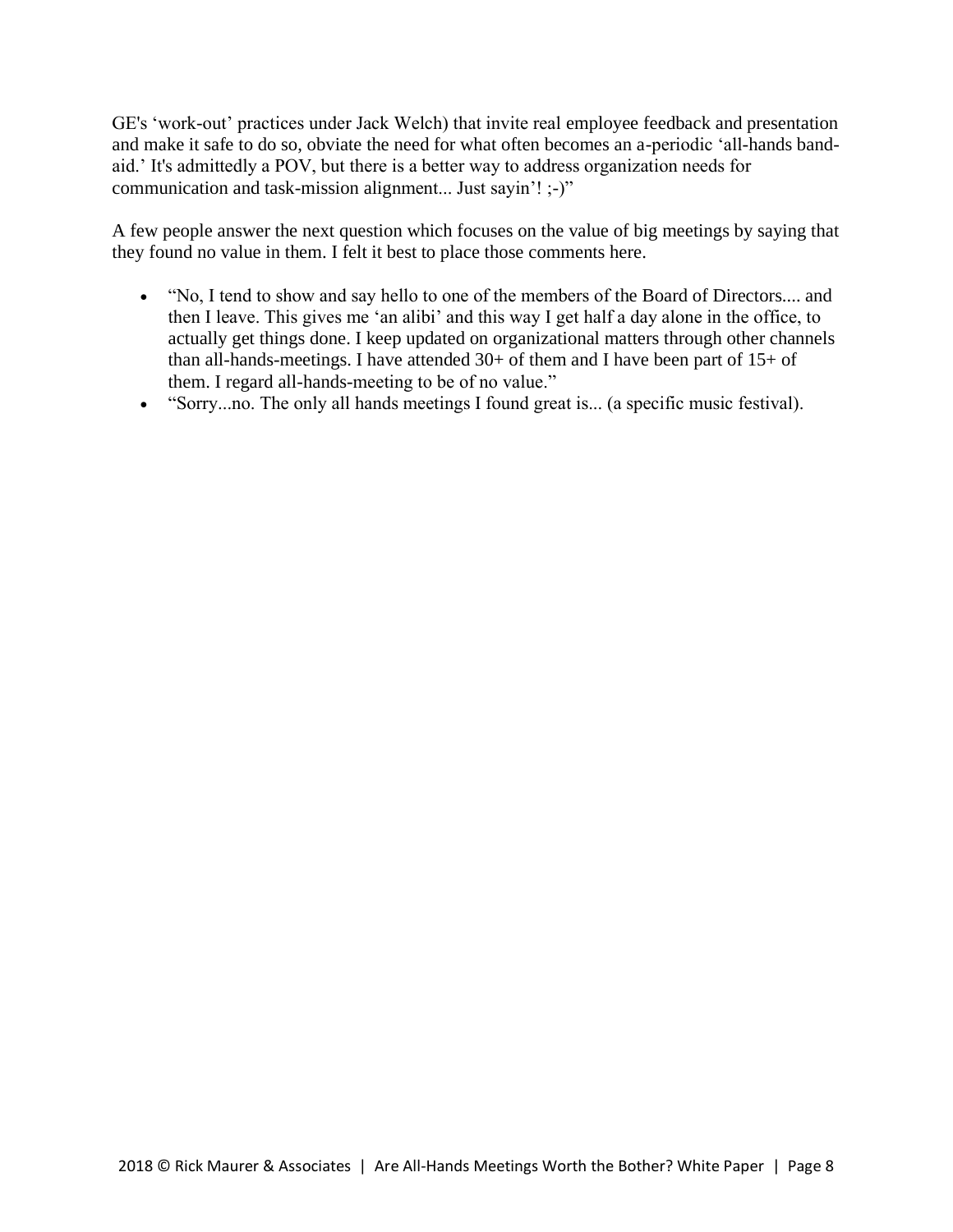#### **APPENDIX II**

*Question 3: Have you experienced at least some all-hands meetings that were valuable? If so, please explain why they were so valuable.*

**132 respondents said yes**, they have found the meetings helpful when and if they met certain criteria.

**22** said that the purpose of the meeting needs to be clearly defined, and ideally, staff should be briefed in advance, perhaps so they can prepare questions, or indeed can even help plan the agenda.

- "The meetings where the purpose was clear, and the invited were working on the meeting, and not just not joining the meeting."
- "...action that proceeded the meeting made for substantial talk"
- "Participant engagement in designing the content."
- "Yes, those well planned with an intended outcome that allows the employee to know why they are coming together."
- "When speakers connected with the audience and answered the questions sent to them in advance."
- "Key success factors include: explaining why, stressing the importance of every voice being expressed, structuring the discussion, including a few meaningful activities, giving some time for small group discussion as a warm-up for the full group discussion, and closing with next steps."
- "There was thought put into the presentation to ensure it was relevant to all."
- "Sense of need for meeting agreed amongst the players"
- "When the remit is clear, targeted and brief enough for concrete action to arise, it can be useful and motivating."

**1** suggested making the meetings open to all hands, but not mandatory.

• "CEO holds open forums open to all hands but not required. Transparency exists which builds trust and lets concerns be heard."

**3** mentioned that comfortable location, food and drink, and even gifts are helpful.

- "In a smaller organization, an all-hands was a semi-social event that people actually looked forward to, with food & drinks and time to catch up with people we didn't see frequently."
- "...comfortable location—great food and handouts/gifts..."

**15** said to keep the agenda focused and concise and the meeting as short as reasonably possible.

- "But keep it short."
- "Yes, short, to the point, update or info sharing with time to ask questions"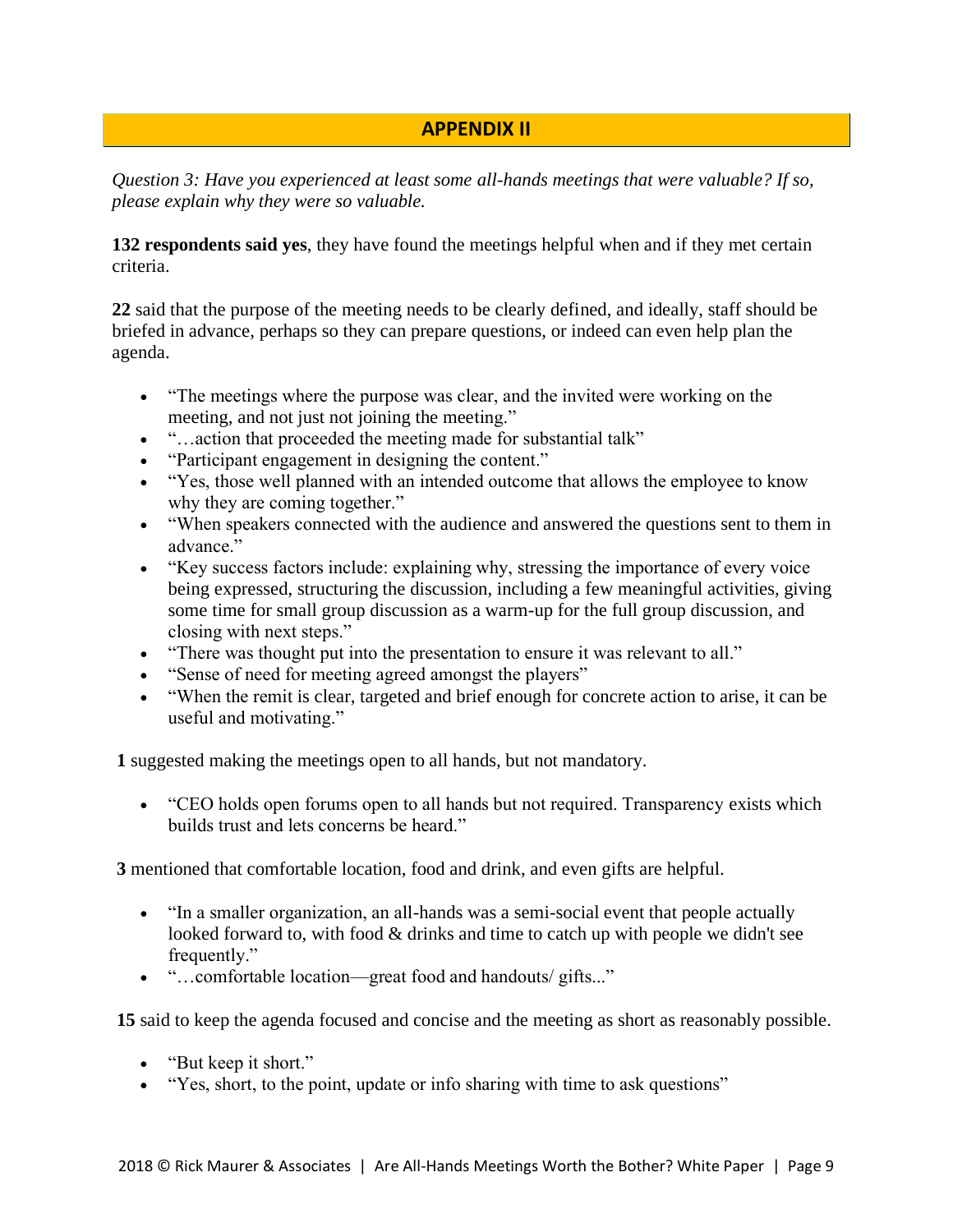• "The best all hands meetings were focused on a very simple message with the most credible person in the organization delivering the message."

**7** said the meetings are best when presenting primarily new information and recent developments.

- "Delivery of timely information, and a forum for engaging the audience with a real-time Q&A seem to be the most valuable use of everyone's time."
- "When a new message needs to be communicated, when there is an important change coming, new leadership, new work, a major change in business rhythm or organizational structure, it is good to hear it first-hand."

**18** said they got value from an agenda that focuses on enterprise-wide priorities and discusses the current situation and future vision—where we are, where we need to go.

- "It provides focus on the priorities that have to be worked on."
- "Link employees to overall strategy; provide updates on how we are doing—sharing of business objectives and metrics"
- "We now have a monthly call, led by our new CEO. We start with reviewing progress made on our 6 priority initiatives for the year. The CFO shares exactly where we are in terms of revenue according to plan. Then one or two people from the field share a client success story. I feel that the meetings keep people feeling connected and hopeful for our future."
- "The common strategic direction given and the open forum to ask questions DIRECTLY to the management, in front of everyone is a strong tool to keep sight of our Must-Win Battles and keeping the team together."

**12** said that they appreciated the big-picture perspective at these meetings, learning what other parts of the company are doing, especially in large and multi-location companies.

- "Busy people who work with different parts of the elephant. Teams, where 1 or more people are overwhelmed, can raise an SOS. When there are lots of handoffs and coordination is important. When people touch the same project/customer but aren't colocated."
- "In large organizations, it is useful to get a sense of what is being done in other areas; I like to hear that. I also like to get a sense of where the business is going."
- "The participants got the whole picture and their understanding of the dynamics better"

**7** said that positive, uplifting, morale-boosting material should be at the top of the agenda.

- "Don't use this valuable time to discuss policy and rules. Use it to lift an organization."
- "Sometimes we have inspiring and uplifting speakers or they are collaborative events."

**8** said that the meetings are a fine way to recognize employee achievements.

• "Recognize star employees and celebrate successes."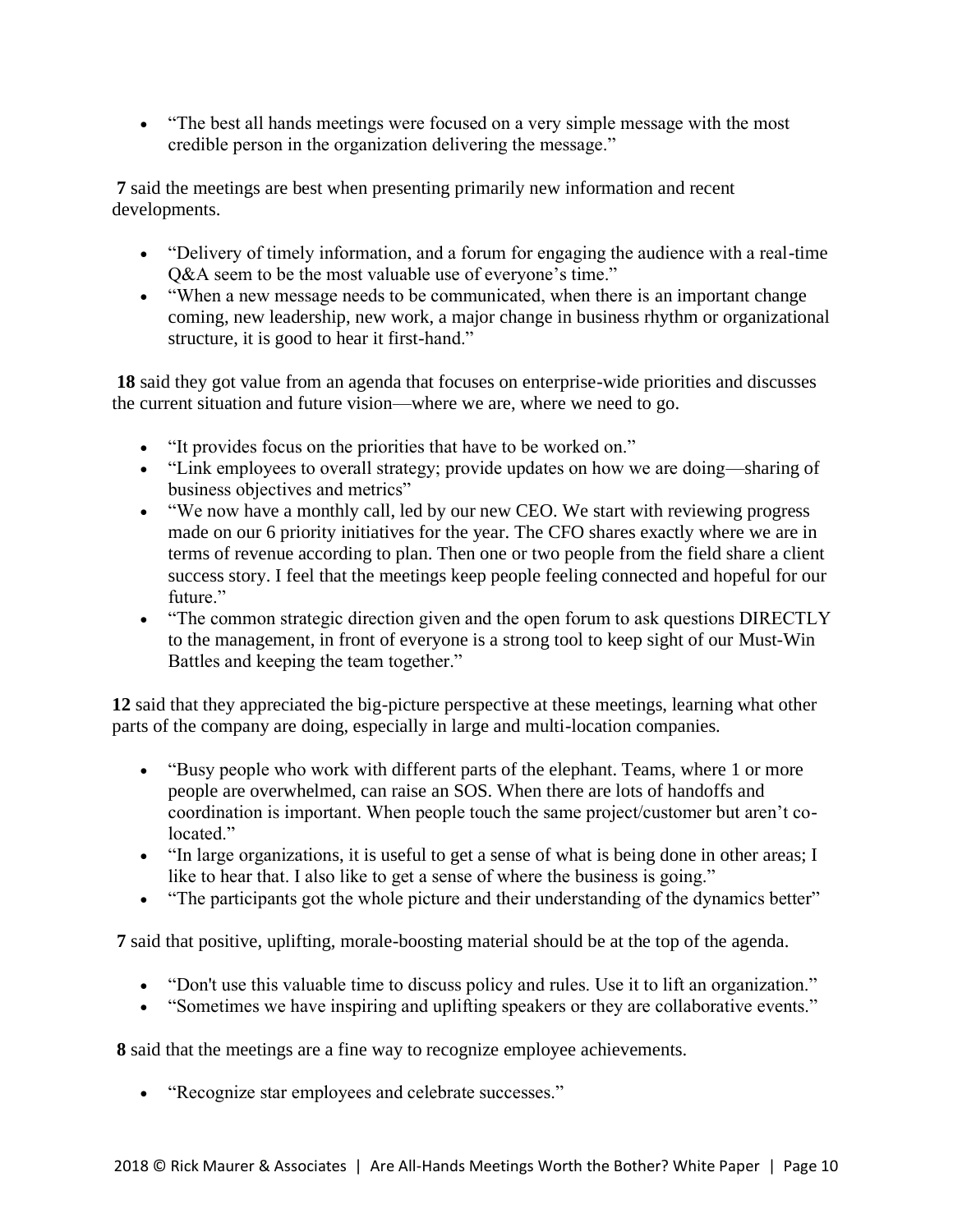- "We gave our team members opportunity to share their successes across the wider business. This gave them pride in their work, due recognition and inspired others to follow suit."
- "For me the most valuable all hands allowed the workforce to present back their achievements, demonstrating a passion for the business, which was received very well."
- "It's valuable when a leader recognizes individuals or groups who usually receive little or no recognition (the maintenance crew, the admins) or makes credible statements about inclusion."

**8** felt the meetings are needed when it's imperative to get the same information to all employees at the same time.

- "...an opportunity for everyone to at least be delivered the same message."
- "... getting everyone on the same page all at once."
- "Management team must have the exact same message going out to everyone to address a topic that cannot be overlooked, good or bad."
- "The boss ... wanted us all on one page and made sure no one was unclear about what that was."

**15** said the meetings are very useful when the organization is facing big changes or problems, employees are unsure or worried, and rumors abound.

- "a) When employees are seeking some clarity b) At times when you are going through transformation"
- "Good all hands meetings signal a change and have the leader authentically explaining the why for the change."
- "During an extreme emergency, the meeting was used to calm the troops and inform them of the actions taking place."
- "Changes were planned. Management needed to communicate what to anticipate: what was changing, how it would change, the plan / schedule of implementation, support available for those to be impacted, where to go for further information. In addition, intact work units were guided through discussions to identify matters they would need to address including other work units with whom they would need to interact and agree on responses to the anticipated change(s)."
- "We've had clients who were front page news and in those cases, all hands meetings were very valuable as employees were reassured that all was OK despite the news. If information about company changes are more 'insider' related, then employees were pleased to hear from the top exec about what is going on."
- "They put an end to rumors. Really valuable and necessary when major change is required and everyone in the org will have to change some behaviors/mindsets to achieve it. All hands serve to clarify what employees are hearing from the managers above them. I've often found that the critical link in communications about change are the mid-level and first line managers. They often don't realize the important role they play in communicating about change, and translating it down for their staffs, helping them connect it to the work they do and how they go about it. Senior leaders can use all hands to determine, at least somewhat, if their message is getting through and if it's understood.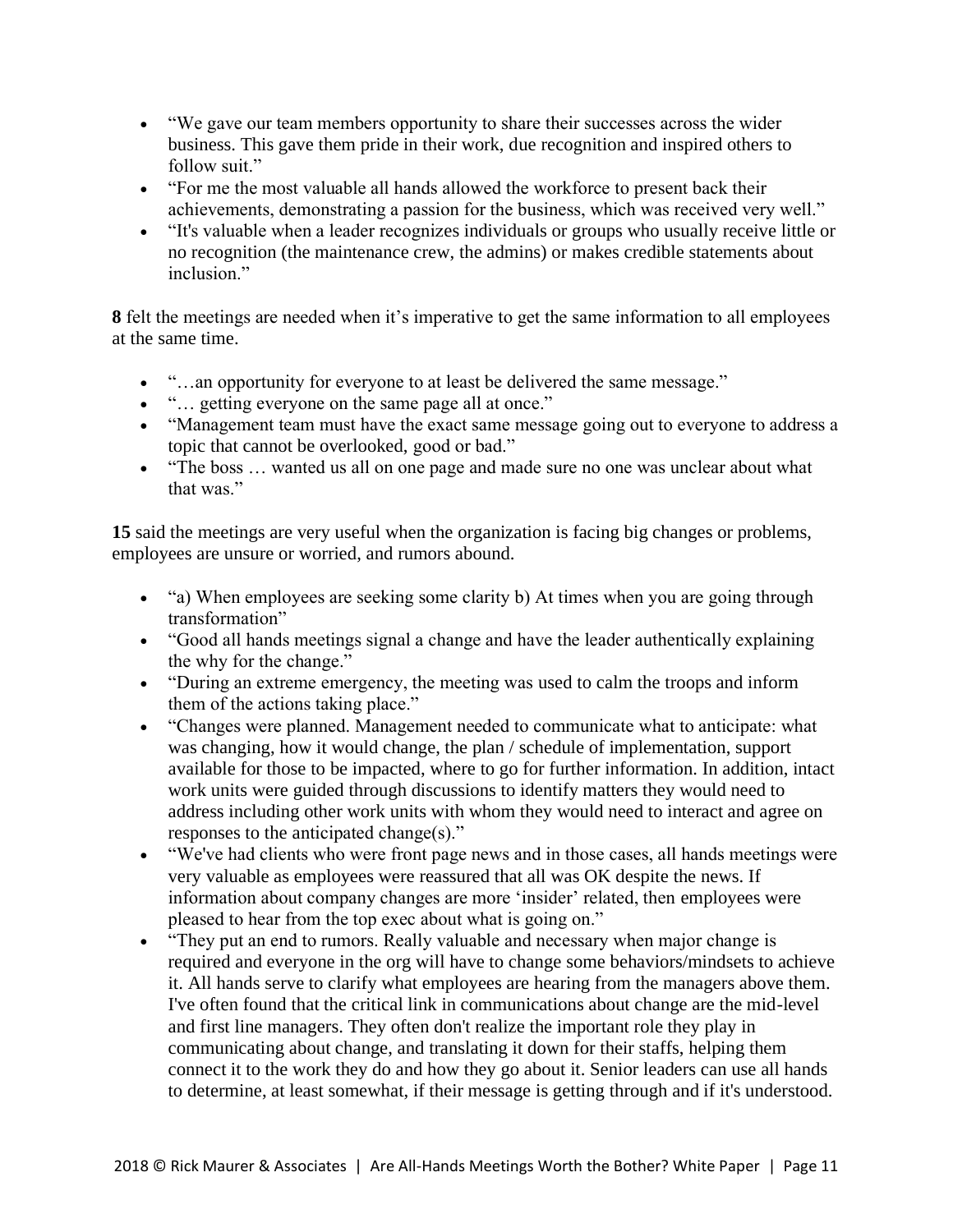All hands are also important when something bad has happened and people can be brought together to acknowledge it and grieve together. They are also useful when something bad has happened that goes against the organization's values, e.g. misconduct, malfeasance, and it's important for leadership to acknowledge it, apologize, and explain how amends will be made. Honesty and sincerity are always critical."

**2** found the meetings valuable for coordination either immediately before or after major events, project executions, etc.

- "Yes. Post-merger go live day … worldwide TH to intro new leadership, new vision, strategy. Valuable on target, it was exactly what EEs (?) needed."
- "When there was a clear plan and we were at the point of execution, an all-hands meeting was valuable because people could see the whole project coming together. They learned what groups were responsible for and the timeline for which tasks needed to be completed. It was 'go' time and this meeting served as final details / reassurance that 'we got this' message. It was a way to rally the team and a nice time to say thanks for work that has been done and will be done."

**25** felt that the value of the all-hands meeting is directly linked to the leadership—if the executives are transparent, prepared, and authentic, attendees benefit from the contact with them.

- "They give the workforce insight into the leaders' perspective. It is the starting point that allows the mid-level managers and frontline supervisors to then more directly engage on the topic."
- "There was a compelling leader who triggered new thinking. I felt more connected when I left the meeting."
- "CEO in eye to eye with audience."
- "Have only been to 2; they were good because we get to get up close with our GM (it is a physical attendance meeting), and he set some direction for the company and explained financial results."
- "I attended one where the president stayed to address every single question put to him, for well over an hour past the scheduled stop time. Participants became emboldened to ask tougher questions, and he fielded them honestly and if he didn't have the answer, he said so."
- "People who don't normally see their CEO get to see and hear them in person."
- "The leader spoke with candor. He stated where he saw the team now and how it was stuck and his own lack of awareness which contributed to the problem. Then he invited others to share their experience."
- "When the senior leaders seem to be focused on supporting staff and helping them become more successful."
- "It's valuable when a leader clearly and concisely states in simple language the organization's higher purpose, and connects him or herself and the people in the room to it."

**2** suggested that it can be beneficial to invite an outsider to facilitate the meeting.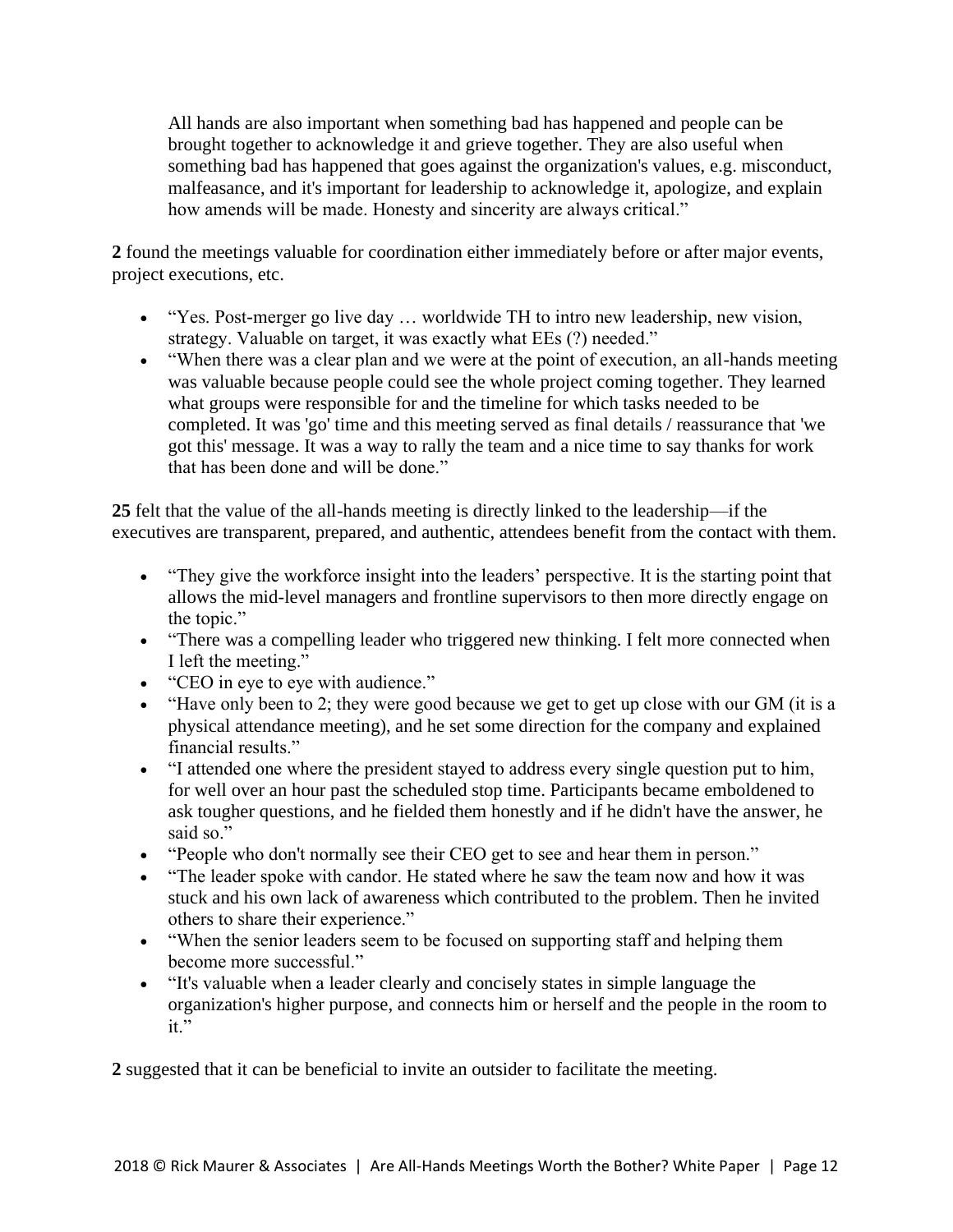- "Facilitated by an outsider, our group had a values identification meeting that created an agreement from the team that we now can lean back on to routinely get to decisions easier."
- "... well-led process with external facilitator mandated to silence managers when they take up too much space, or quite the opposite, invite them to offer their perspective when this is beneficial for the group"

**1** noted that all-hands meetings are a good way to put his or her particular management methodologies into practice.

• "As a student and practitioner of Open Space and SOAR methodologies I have experienced the benefits of having everyone in the room several times and with several objectives."

**12** mentioned the interpersonal aspects of a big get-together: It's a good opportunity to network, to mix with those in other areas of the organization (both laterally and vertically), to increase the sense of community.

- "... just plain old getting to build relationships with each other."
- "I've also experienced great networking opportunities in person or large scale team building where you really benefit from the energy of others. You walk away feeling proud to be part of the organization."
- "Give a lot of chance to collaborate and network."
- "Opportunities to network and connect personally with people we are virtual to 98% of the time."
- "There was a mix of executive vision-sharing with social time that caused departments/levels to really mix and not just stay in their hierarchy."

**4** said they found it useful to hear from other employees, not only the big brass.

- "One I found particularly valuable was when we had two different teams NOT from HQ report by video conference on how their efforts to take employee engagement data and to use it meaningfully to improve their working environment and their teams' engagement and satisfaction."
- "...fun and engaging speakers that were not just senior leaders—employees (the natural leaders, not official leaders) were included in speaking at meeting.
- "Also just had one yesterday that was driven by the employees. CEO had no agenda coming in, just asked employees what questions they had. Meeting was very successful."

**2** said they appreciated occasional customer or client presentations.

• "Providing links to customer experiences...and in between guest speakers, like customers."

**1** said it was a valuable opportunity to dedicate full attention to an issue or issues.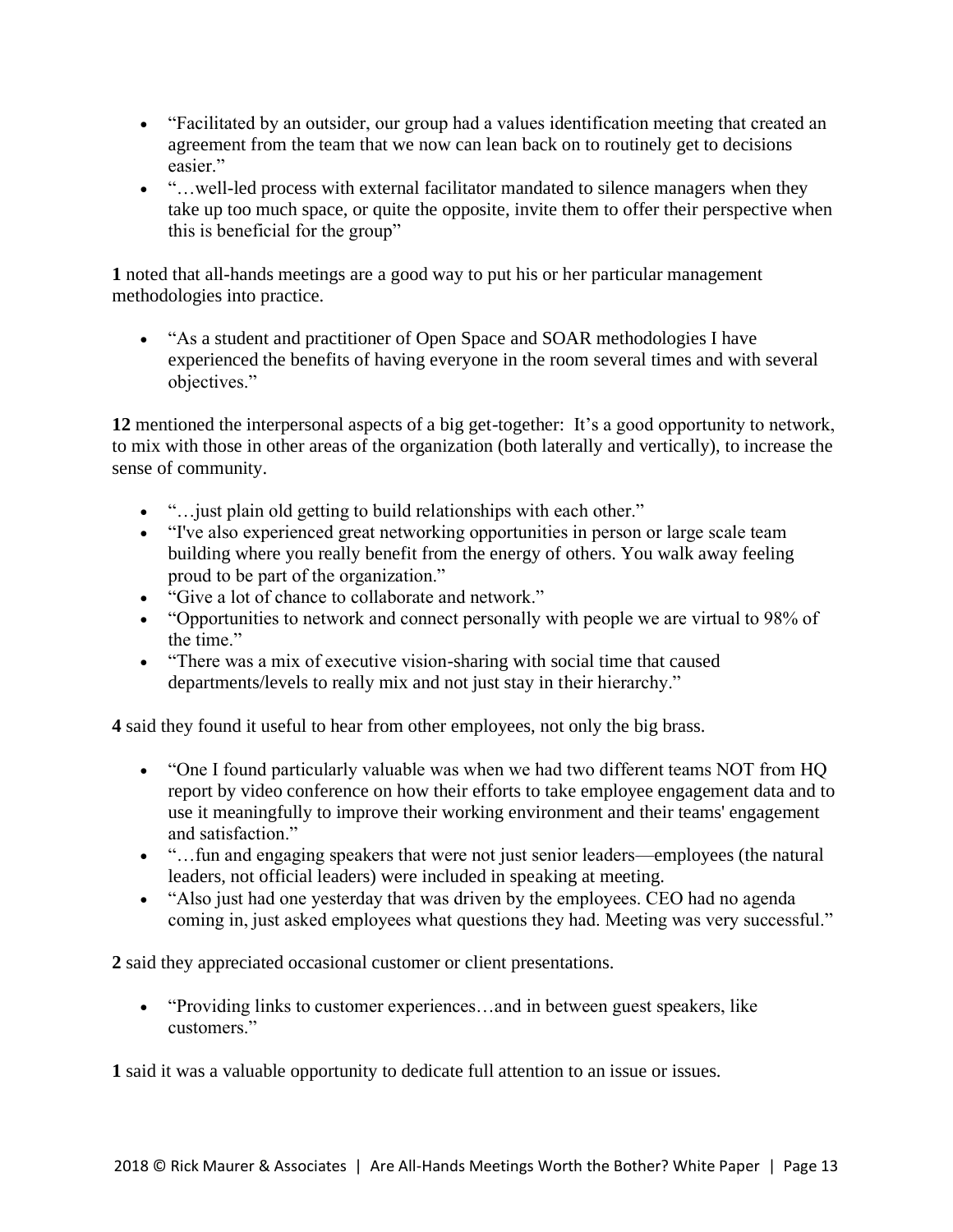• "People can switch off from their day jobs and focus on the task at hand. Much easier to get feedback and decisions."

**41** touched on the importance of two-way communication during the meetings, even if it turns out to be negative or contentious. All agreed that it's essential (not just hours of being talked at), and some offered particular methods that they found useful, e.g. breakout groups, prepared questions, online voting, etc.

- "We were able to meet people where they were at, creating a safe space for participants to have valuable small group discussions that were elevated so the whole group could see the commonalities and differences. Dominant voices were managed with process and everyone was able to contribute and be heard."
- "Everybody has a voice and gets the clan-feeling."
- "If it can be done in a town hall setting with effective two-way interaction it can be very valuable. However, it is a challenge to do that well."
- "The best meetings included activities where people were up out of their chairs and interacting with each other in a meaningful way."
- "Where facilitation methodologies are used, e.g. World Café, Open Space, etc., in a genuine way to allow space for conversation and involvement.
- "...open to questions which get good honest replies even when direct and of critical nature."
- "My experience has been all-hands meetings are valuable when there is a significant amount of trust in leadership and attendees are comfortable asking questions / sharing unscripted info."
- "…the only all-hands meeting that I thought was really valuable was a real town-hall meeting where each breakout group's thinking and 'voting' was captured in real time and shared immediately. it was a large group—several hundred—and each group had a scribe with a wired iPad and every person had an electronic "voting" machine. As the scribes were typing, the information was being collated then and there and the large group facilitator then shared with the whole group what was learned/gathered at the end of each. When there was something that warranted a vote, the vote was taken then and there and the outcome known right away. If that vote warranted further small group discussion, the process was repeated."
- "Yes, great to get Q&A directly with leadership."

**8** concurred that the meetings need to end with takeaways and/or plans of action.

• "Yes, call to action was present."

This comment touched on several of the points above; it simply doesn't fit neatly into any one of the categories. I include it because it seems like a good illustration of a successful all-hands meeting in which the management honestly informed and greatly moved the staff, who came out of the meeting and collaborated on a solution.

• "I have been to one where the VP advised the employees that the contracts are shrinking and company may have to lay off some employees if the situation does not improve.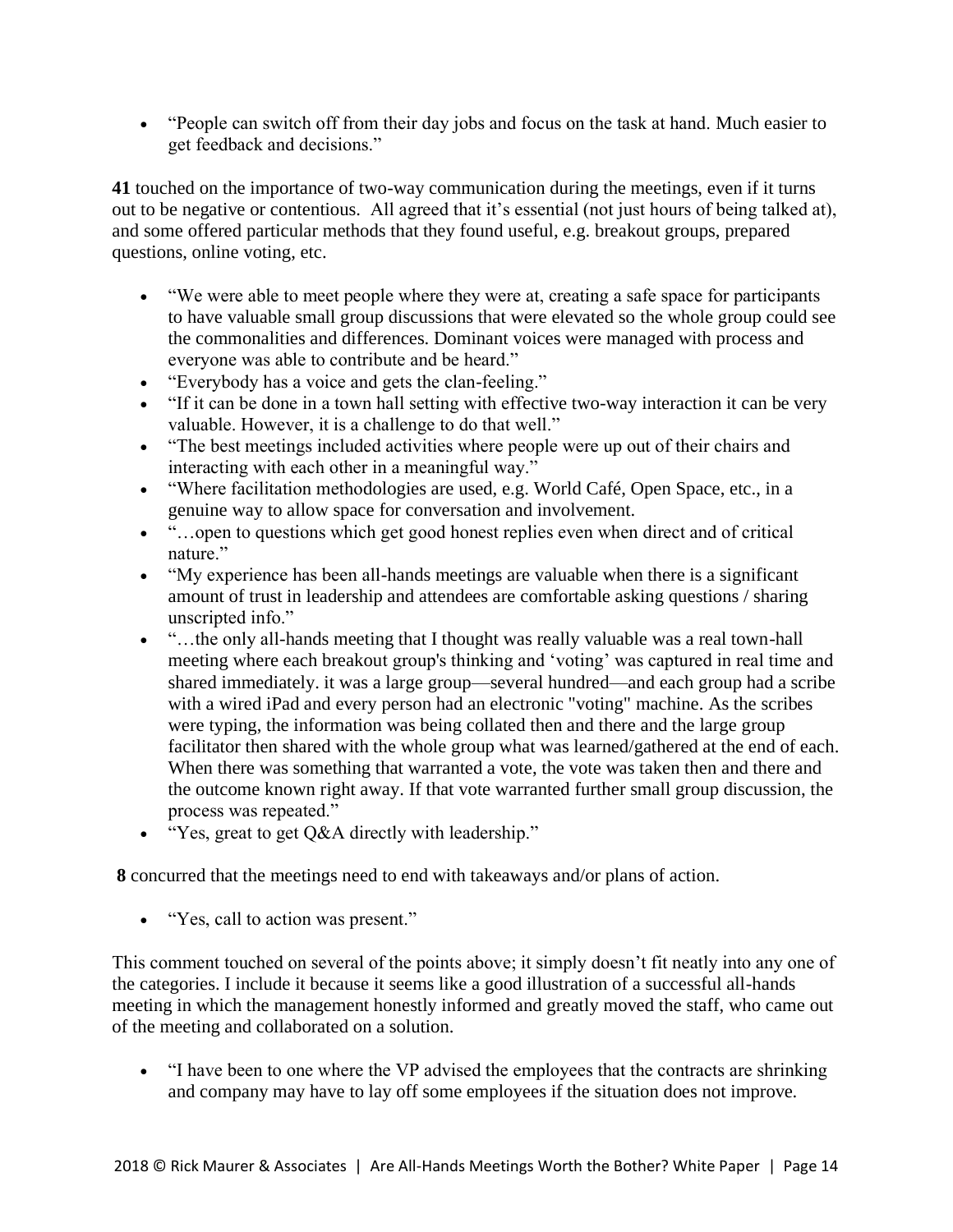Letters were sent to all personnel including the management regarding impending serious economic situation. The employees were all in unison to help the organization succeed, and they suggested voluntary days off so that all employees can have [keep] their jobs while the sales and marketing were successful in reversing the situation."

Some people responded with positive comments when they addressed Question 2. I felt it was better to include those here.

**19** gave overall positive feedback about all-hands meetings, a few indicating they'd not attended one that was without value. Others said that these meetings are useful opportunities for management to address particular concerns, to allay rumors, or to disseminate new information. One person said the meetings are especially useful when staff lead the discussions (rather than management).

- "The ... all-hands meetings that were driven by senior management are very helpful in providing answers to questions in employees' minds."
- "All-hands meeting can be invaluable if the meeting is well planned out, the manager or chair knows how to engage people and to leverage the collective talent in the room."
- "Only those with new info seemed valuable or those that reassured employees during big changes in some way."
- "I always learn something."
- "Even if people question why they are there, it's still better to include than exclude."
- "When topics or discussions were staff-led..."